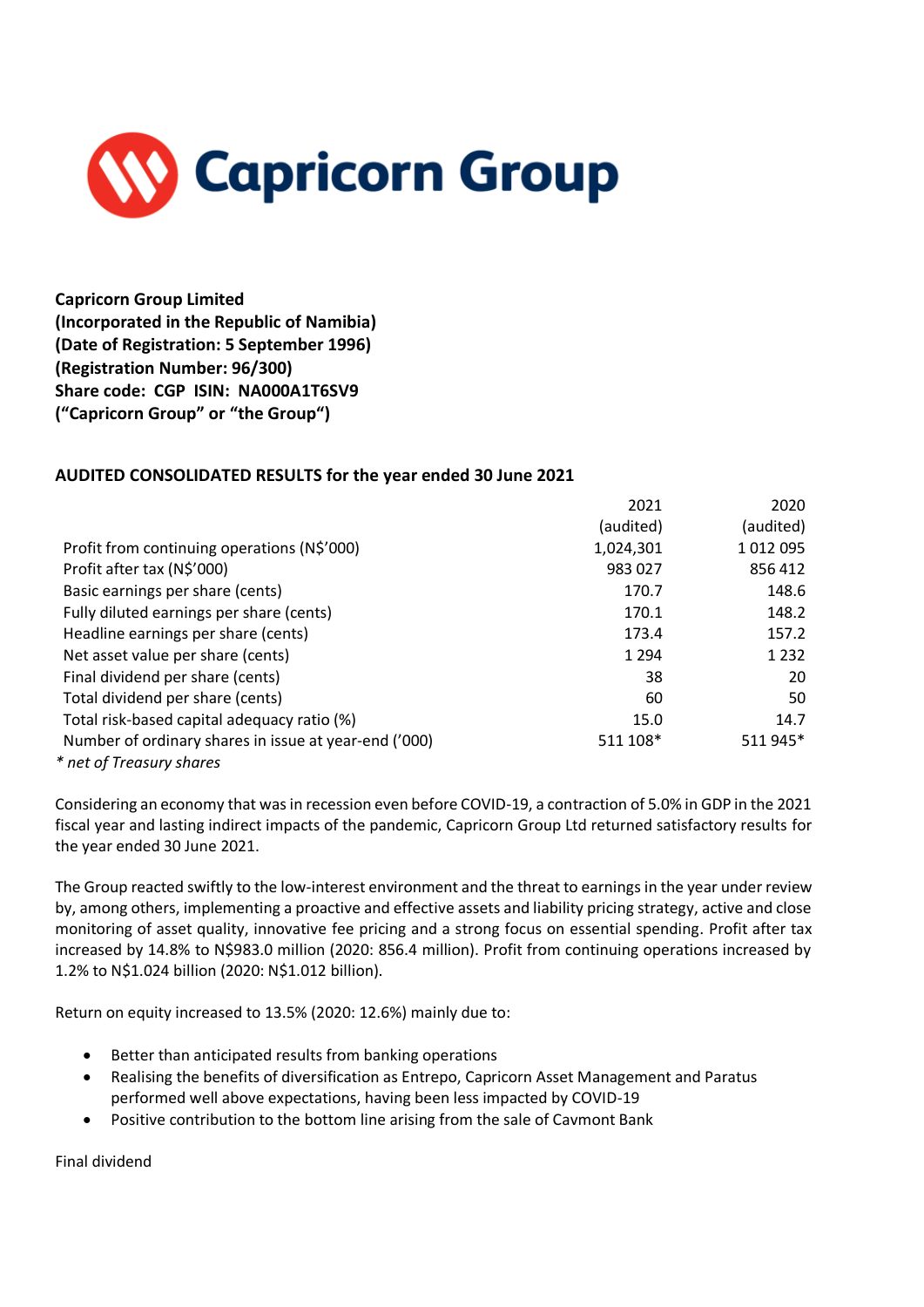Notice is hereby given that a final dividend of 38 cents per ordinary share was declared on 14 September 2021. Considering the interim dividend of 22 cents per ordinary share, this represents a total dividend of 60 cents per ordinary share (2020: 50 cents per ordinary share). We believe that the dividend balances prudency with a fair dividend yield for shareholders.

Dividend payment details

- Last day to trade cum dividend: 1 October 2021
- First day to trade ex-dividend: 4 October 2021
- Record date: 8 October 2021
- Payment date: 22 October 2021

## Outlook

As we embark on the future, the stability and sustainability of the Group for the benefit of all stakeholders remain our key priority. We believe that economic growth in Namibia and Botswana will accelerate as COVID-19 infections subside and vaccination accelerates. We believe Botswana offers good growth opportunities, with a real GDP growth of 8.8% projected for 2021. We plan to launch a microlending business and structured trade finance initiatives in Botswana in the next year.

Economists are still expecting interest rates to remain flat in the short term. We can expect external factors to continue muting customer and business confidence. As a Group, we remain committed to developing our new business pipeline and revenue streams to grow, even under these challenging conditions.

Capricorn Group delivered resilient returns under difficult conditions. To maintain this position, we continue building on the strength of our diversified operations and revenue streams while investing in digital and data to enhance the client experience.

## Short form announcement

This short form announcement is the responsibility of the directors. It is only a summary of the information contained in the full announcement and does not contain full or complete details.

Any investment decision should be based on the full announcement accessible from 16 September 2021, via the NSX link https://senspdf.jse.co.za/documents/2021/nsx/isse/cgpe/CGPJun2021.pdf

The full announcement, our Integrated Annual Report as well as a summarised version (fast read) of our Integrated Annual Report is available on our website at: www.capricorn.com.na

The audited annual financial statements for the year ended 30 June 2021, from which this information is derived, have been audited by PricewaterhouseCoopers. A copy of the auditor's audit report and the full annual financial statements are available for inspection at the Group's registered office at no charge, weekdays during office hours., or can be accessed electronically in the link provided above.

Non-Executive Directors: J J Swanepoel (Chairman), D G Fourie (Lead Independent Director), J C Brandt, H M Gaomab II, G Menetté, D J Reyneke\*, G N Sekandi\*\*, E Solomon\* Executive directors: M J Prinsloo\* (Group Chief Executive Officer), J J Esterhuyse\* (Financial Director) \* South African \*\*Ugandan

Postal address: P.O. Box 15, Windhoek, Namibia Registered address: Capricorn Group Building, Kasino Street, Windhoek, Namibia

By order of the Board 16 September 2021